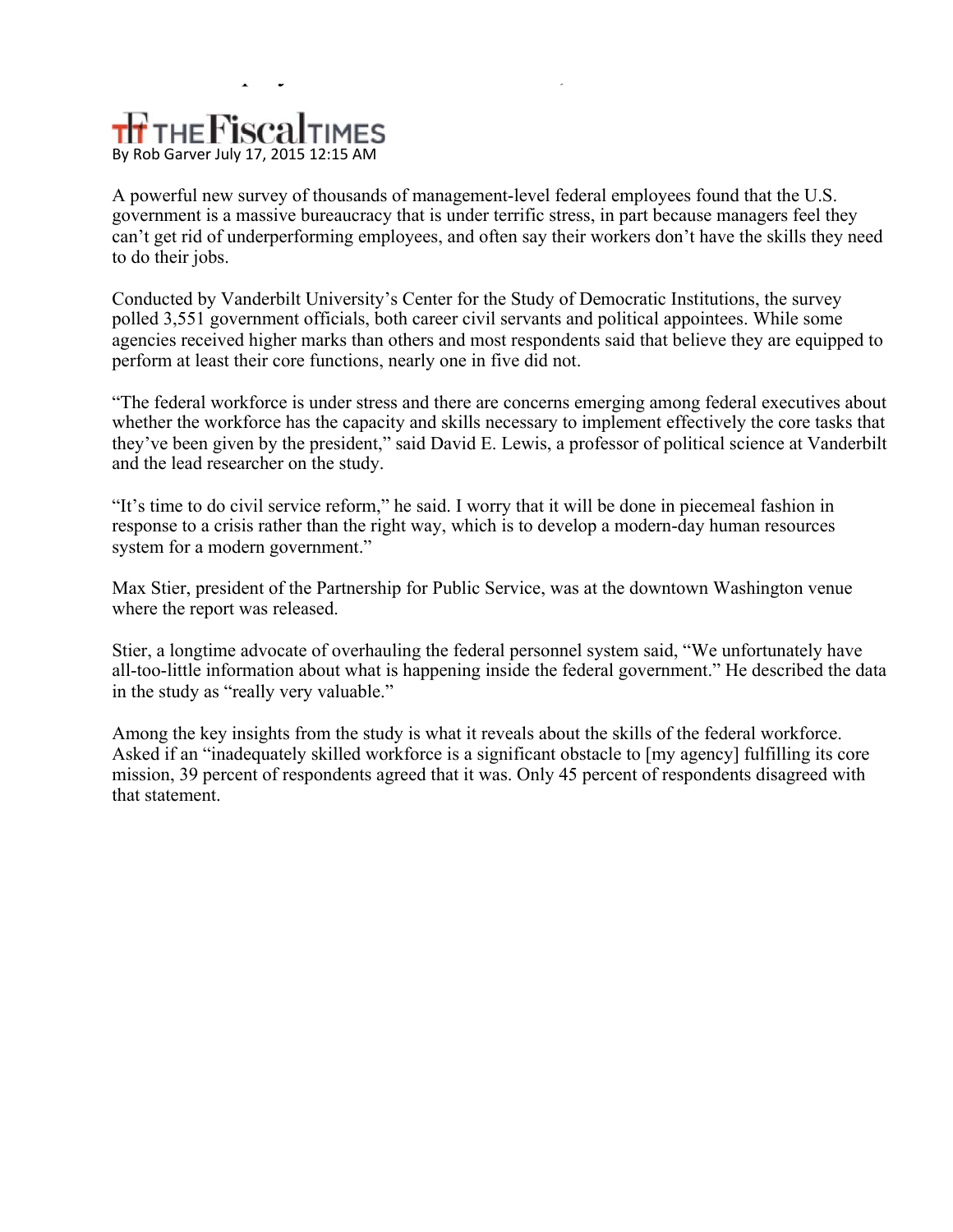

To make matters worse, a plurality of respondents said that their agencies are unable to bring in the kind of talent they need. Asked to react to the statement "[My agency] is unable to recruit the best employees," 42 percent agreed, while only 38 percent disagreed.

Managers complained about the Byzantine hiring process that new applicants must go through, and the restrictions that sharply limit eligible candidates to those fitting categories receiving special preference. Remarkably, 40 percent of executives reported that within the past year another potential employer had approached them about leaving their current job. And the largest single source of attempts to poach federal employees was not private sector firms, lobbying firms, or government contractors. It was other federal agencies.

The study also found that an overwhelming majority of federal managers believe that it is extremely difficult, if not impossible, to reassign or fire employees who can't or won't do their jobs.